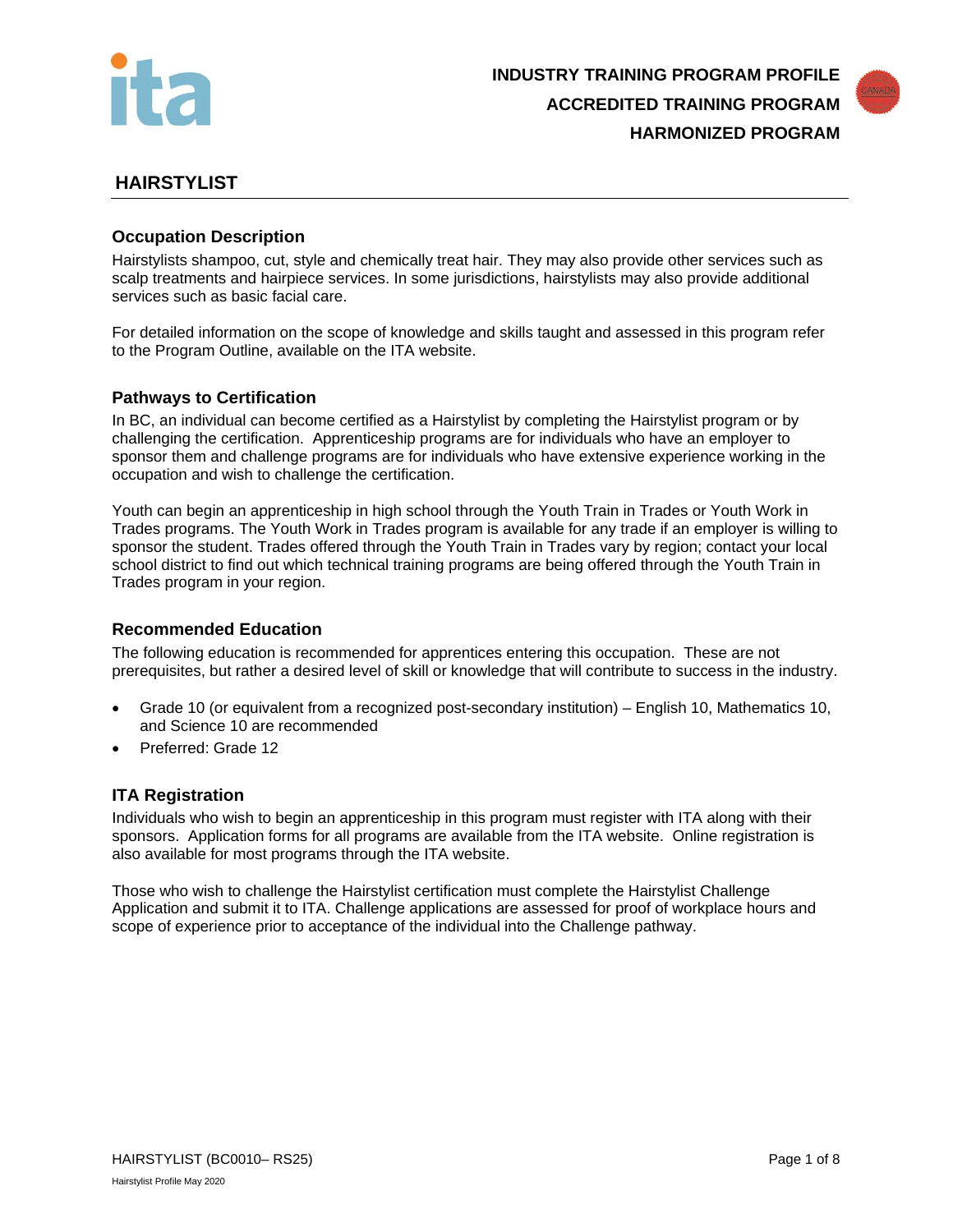



## **Apprenticeship Pathway**

This graphic provides an overview of the Hairstylist apprenticeship pathway.



APPRENTICESHIP - DIRECT ENTRY

CROSS-PROGRAM CREDITS

*Individuals who hold the credentials listed below are entitled to receive partial credit toward the completion requirements of this program*

None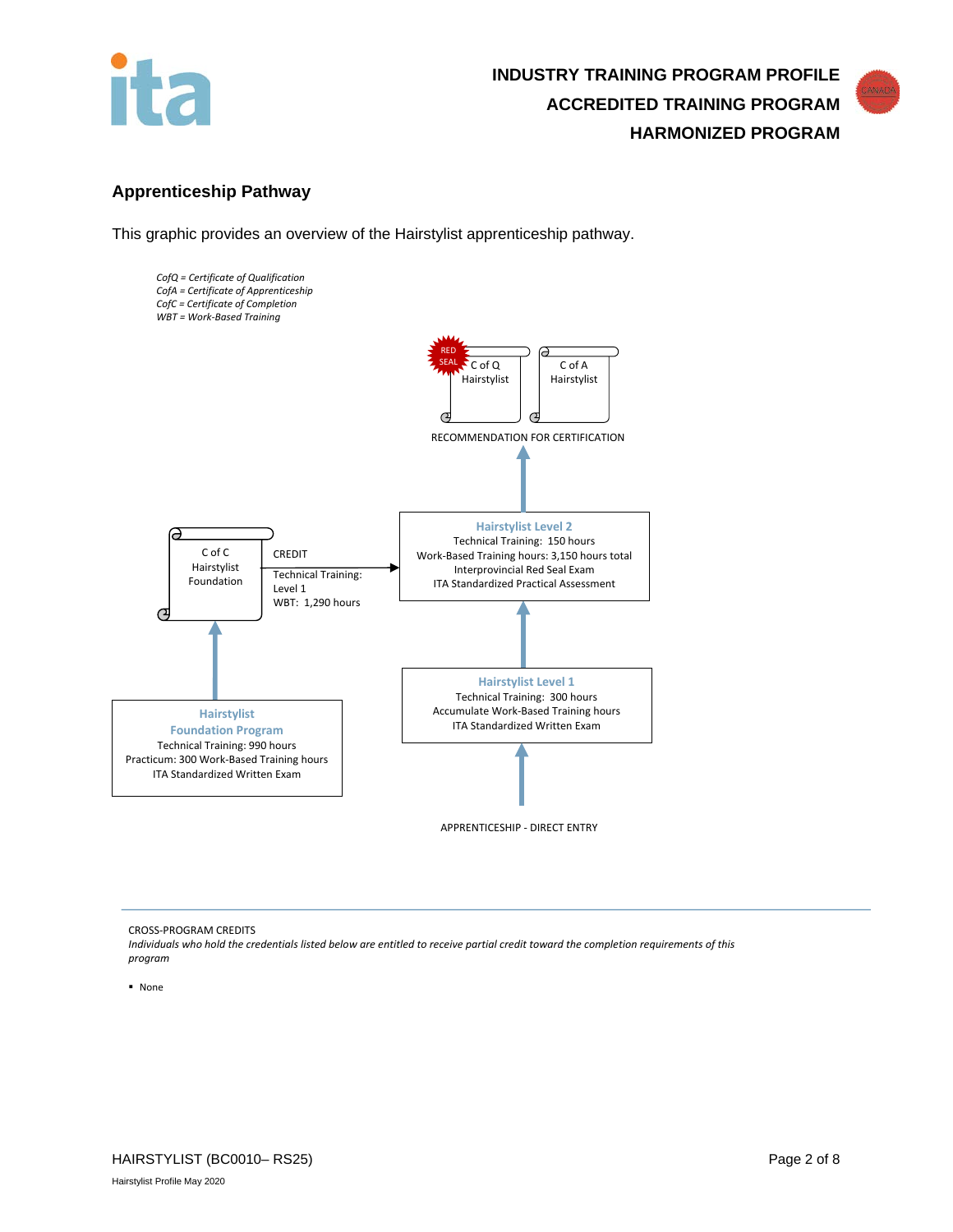

|                                       | <b>Apprenticeship Program Standards</b>                                                                                                                                                                                                                                                                                                                                                                                                                                                                                         |                                                                                                                                              |  |  |
|---------------------------------------|---------------------------------------------------------------------------------------------------------------------------------------------------------------------------------------------------------------------------------------------------------------------------------------------------------------------------------------------------------------------------------------------------------------------------------------------------------------------------------------------------------------------------------|----------------------------------------------------------------------------------------------------------------------------------------------|--|--|
| <b>Credentials Awarded</b>            | Hairstylist - Certificate of Qualification with Interprovincial Red Seal endorsement<br>Hairstylist - Certificate of Apprenticeship                                                                                                                                                                                                                                                                                                                                                                                             |                                                                                                                                              |  |  |
| <b>ITA Registration Prerequisites</b> | • Agreement signed by the employer to sponsor the apprentice                                                                                                                                                                                                                                                                                                                                                                                                                                                                    |                                                                                                                                              |  |  |
| <b>Completion Requirements</b>        | Certification as a Hairstylist is awarded upon successful completion of:                                                                                                                                                                                                                                                                                                                                                                                                                                                        |                                                                                                                                              |  |  |
|                                       | Requirement                                                                                                                                                                                                                                                                                                                                                                                                                                                                                                                     | Level of Achievement Required                                                                                                                |  |  |
|                                       | <b>Technical Training</b>                                                                                                                                                                                                                                                                                                                                                                                                                                                                                                       | Minimum 70% in each level of technical training:<br>• Level 1: 300 hours and ITA Standardized<br><b>Written Exam</b><br>• Level 2: 150 hours |  |  |
|                                       | Interprovincial Red Seal Exam                                                                                                                                                                                                                                                                                                                                                                                                                                                                                                   | Minimum 70%                                                                                                                                  |  |  |
|                                       | <b>ITA Standardized Practical</b><br>Assessment                                                                                                                                                                                                                                                                                                                                                                                                                                                                                 | Meets ITA standard                                                                                                                           |  |  |
|                                       | <b>Work-Based Training</b>                                                                                                                                                                                                                                                                                                                                                                                                                                                                                                      | $-3,150$ hours                                                                                                                               |  |  |
|                                       | Recommendation for Certification                                                                                                                                                                                                                                                                                                                                                                                                                                                                                                | • Recommendation for certification signed by the<br>Sponsor or an individual holding credentials<br>eligible for sign-off authority          |  |  |
| <b>Program Duration</b>               | Duration varies depending on how training is delivered, but the program generally takes<br>2 years to complete.<br>The technical training requirement is typically met through block-release training (full-time,<br>at school) delivered by an ITA-approved training provider. It can also be met through<br>approved alternative training models (e.g., distance education, online, part-time) and/or<br>level challenge where these options are available.                                                                   |                                                                                                                                              |  |  |
|                                       |                                                                                                                                                                                                                                                                                                                                                                                                                                                                                                                                 |                                                                                                                                              |  |  |
| <b>Sign-off Authority</b>             | Credentials eligible to sign-off on the Recommendation for Certification:<br>• Hairstylist (Cosmetologist) - Certificate of Qualification<br>Hairstylist (Cosmetologist) - Certificate of Qualification with Red Seal endorsement<br>٠<br>Hairstylist - Certificate of Qualification with Red Seal endorsement<br>Hairstylist - BC Beauty Council Certificate<br>Hairstylist - Cosmetology Industry Association of BC Certificate<br>• ITA-issued letter authorizing supervision and sign-off of apprentices in this occupation |                                                                                                                                              |  |  |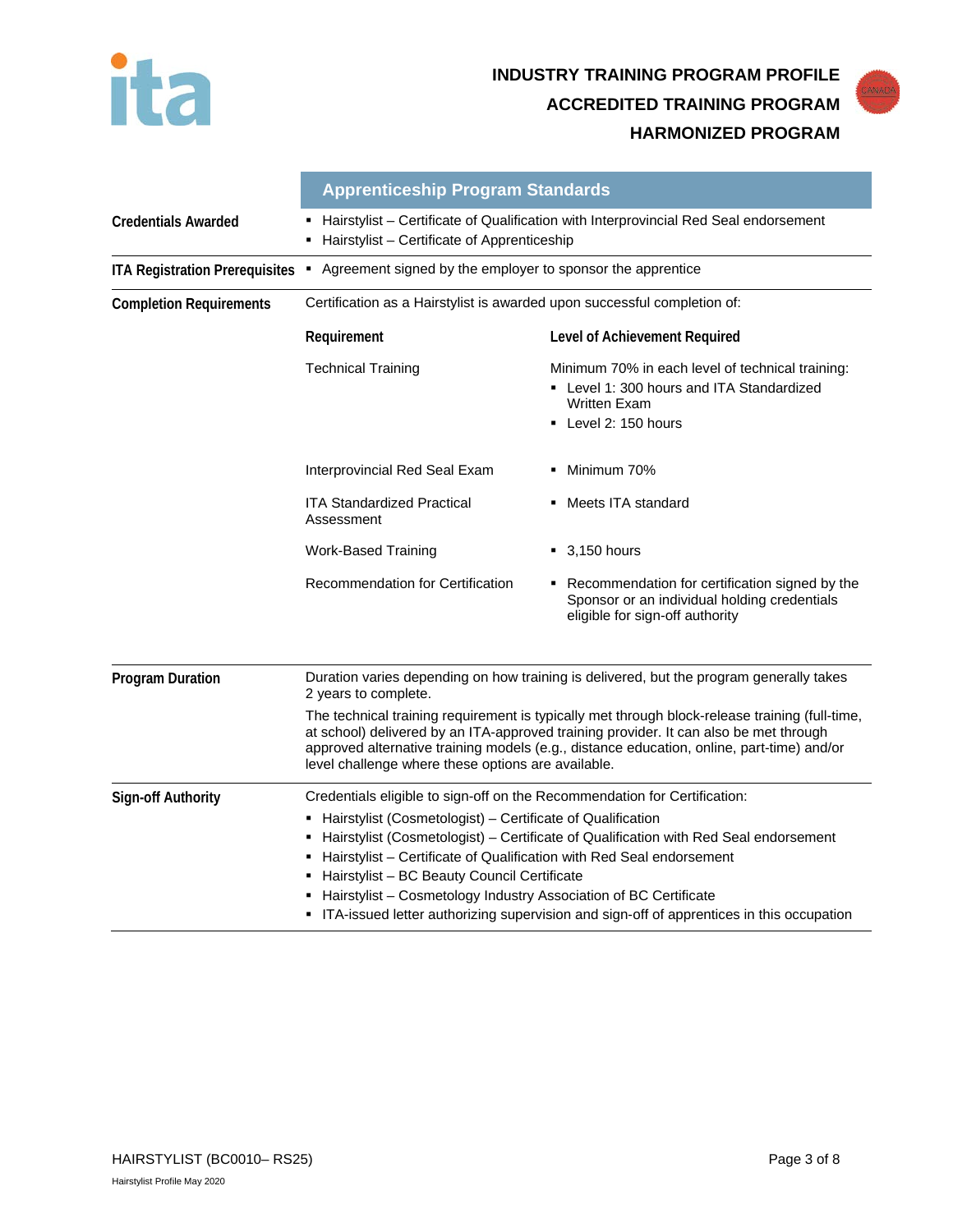



|                       |                                                                                                                                                 | <b>Apprenticeship Program Standards</b>                                                     |  |
|-----------------------|-------------------------------------------------------------------------------------------------------------------------------------------------|---------------------------------------------------------------------------------------------|--|
| Challenging a Level   | program:                                                                                                                                        | The following levels of technical training can be challenged for advanced placement in this |  |
|                       | Level                                                                                                                                           | Prerequisites                                                                               |  |
|                       | $\blacksquare$ Level 1                                                                                                                          | N/A<br>٠                                                                                    |  |
| Cross-Program Credits | Individuals who hold the credentials listed below are entitled to receive partial credit toward<br>the completion requirements of this program: |                                                                                             |  |
|                       | Credential                                                                                                                                      | Credit(s) Granted                                                                           |  |
|                       | • None                                                                                                                                          | N/A<br>٠                                                                                    |  |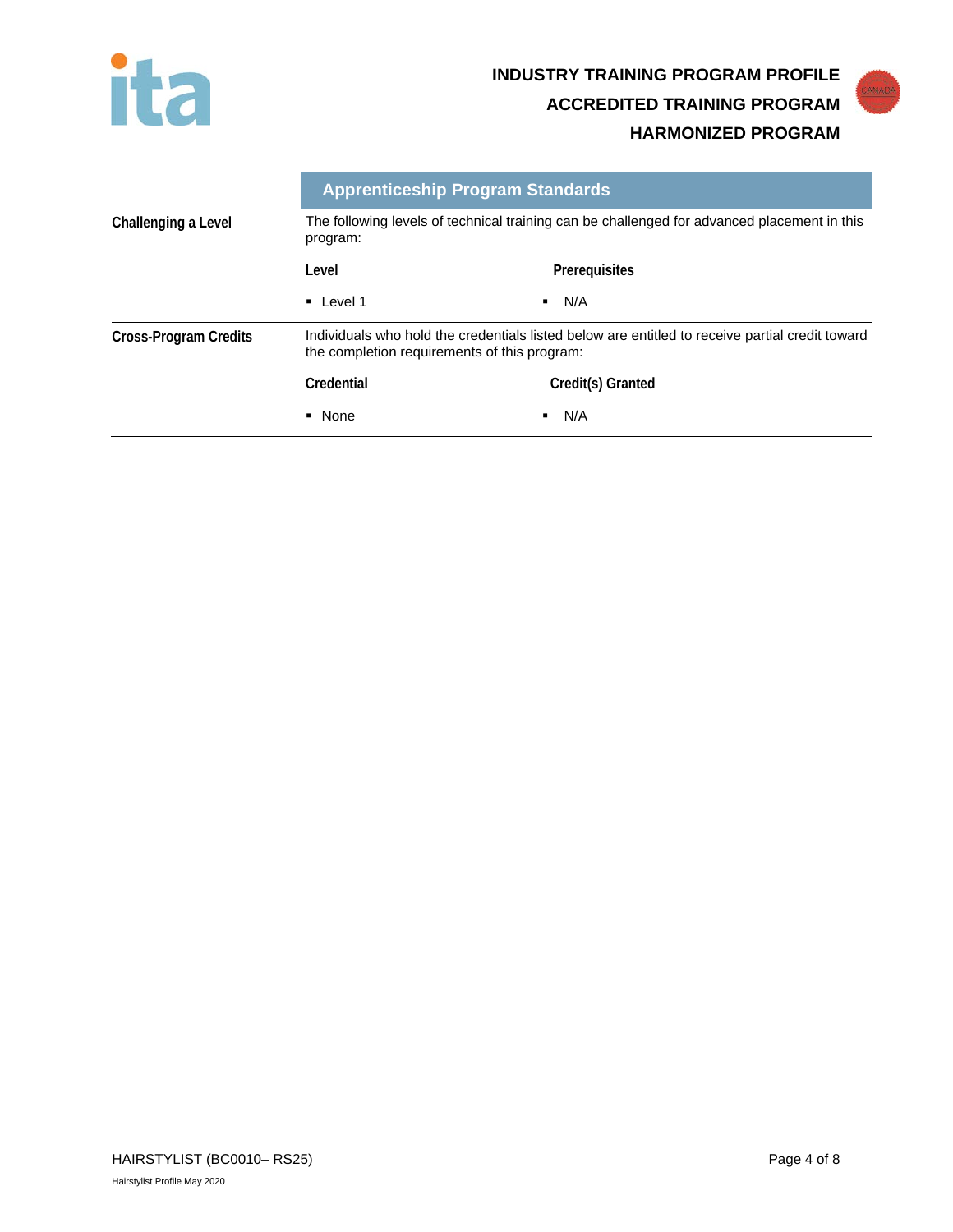



# **Challenge Pathway**

This graphic provides an overview of the Hairstylist challenge pathway.

*CofQ = Certificate of Qualification* 



CREDIT FOR PRIOR LEARNING

*Individuals who hold the credentials listed below are considered to have met or partially met the prerequisites for challenging this program*

None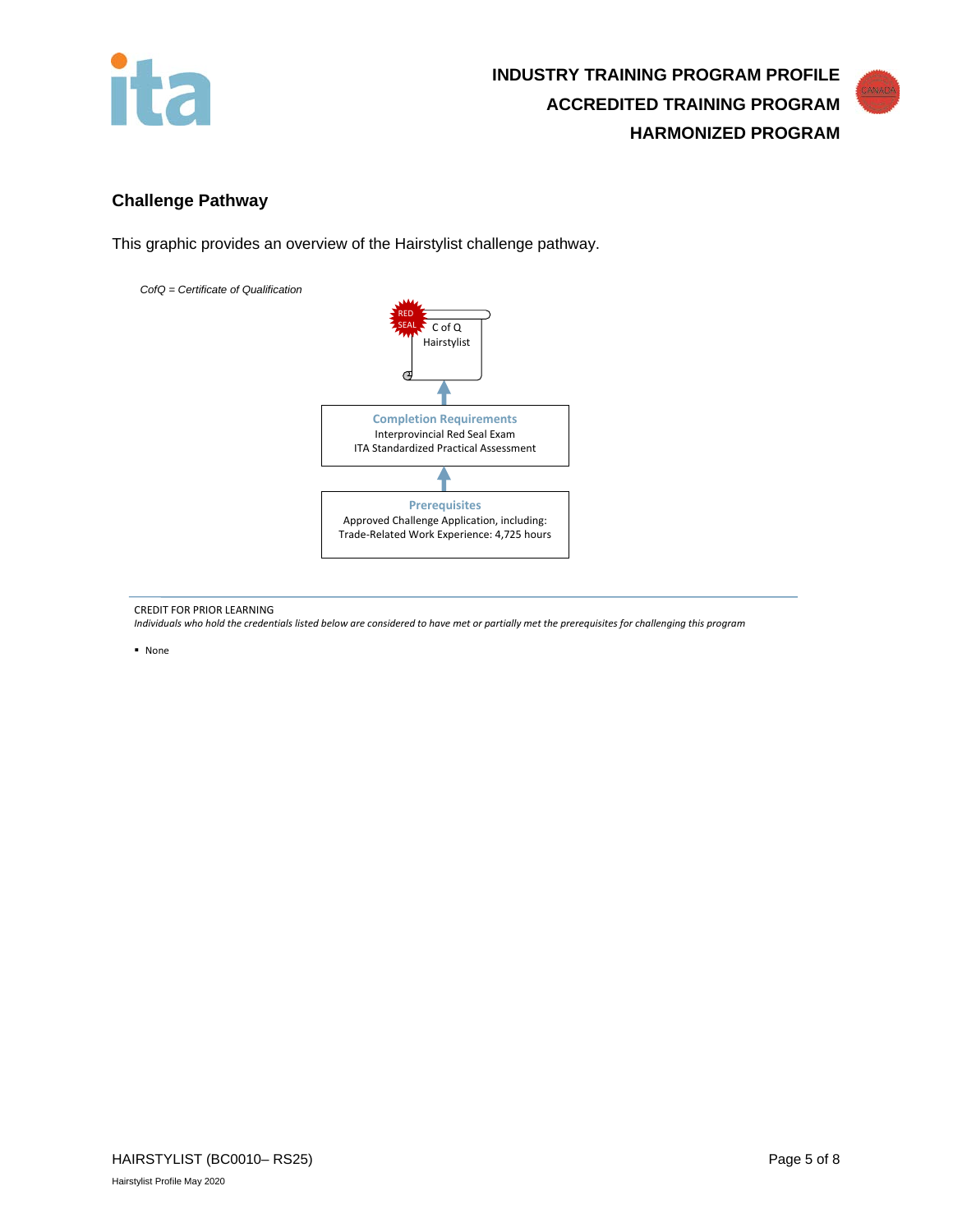



|                                             | <b>Challenge Program Standards</b>                                                                                                                                        |                                                                                                                                                                            |  |  |
|---------------------------------------------|---------------------------------------------------------------------------------------------------------------------------------------------------------------------------|----------------------------------------------------------------------------------------------------------------------------------------------------------------------------|--|--|
| <b>Credentials Awarded</b>                  | Hairstylist – Certificate of Qualification with Interprovincial Red Seal endorsement                                                                                      |                                                                                                                                                                            |  |  |
|                                             | ITA Registration Prerequisites An approved Challenge Application, which includes:<br>• 4,725 documented hours of directly related experience working in the occupation    |                                                                                                                                                                            |  |  |
| <b>Credit for Prior Learning</b>            | Individuals who hold the credentials listed below are considered to have met, or partially<br>met, the prerequisites for challenging this program:                        |                                                                                                                                                                            |  |  |
|                                             | Credential                                                                                                                                                                | Credit(s) Granted                                                                                                                                                          |  |  |
|                                             | None                                                                                                                                                                      | $\blacksquare$ N/A                                                                                                                                                         |  |  |
| <b>Credentials Entitled to</b><br>Challenge | Individuals who hold the credentials listed below are considered to have met, or partially<br>met, the pre-requisites for challenging this program:<br>$\blacksquare$ N/A |                                                                                                                                                                            |  |  |
| <b>Completion Requirements</b>              | Certification as a Hairstylist is awarded upon successful completion of:                                                                                                  |                                                                                                                                                                            |  |  |
|                                             | Requirement                                                                                                                                                               | Level of Achievement Required                                                                                                                                              |  |  |
|                                             | Interprovincial Red Seal Examination                                                                                                                                      | • Minimum 70%                                                                                                                                                              |  |  |
|                                             | <b>ITA Standardized Practical</b><br>Assessment                                                                                                                           | Meets ITA standard<br>$\blacksquare$                                                                                                                                       |  |  |
| <b>Competencies Assessed</b>                | competencies covered in the technical training for this program.                                                                                                          | Refer to the Training Topics and Suggested Time Allocation section of the Program<br>Outline or the Challenge Application for this program for an overview of the scope of |  |  |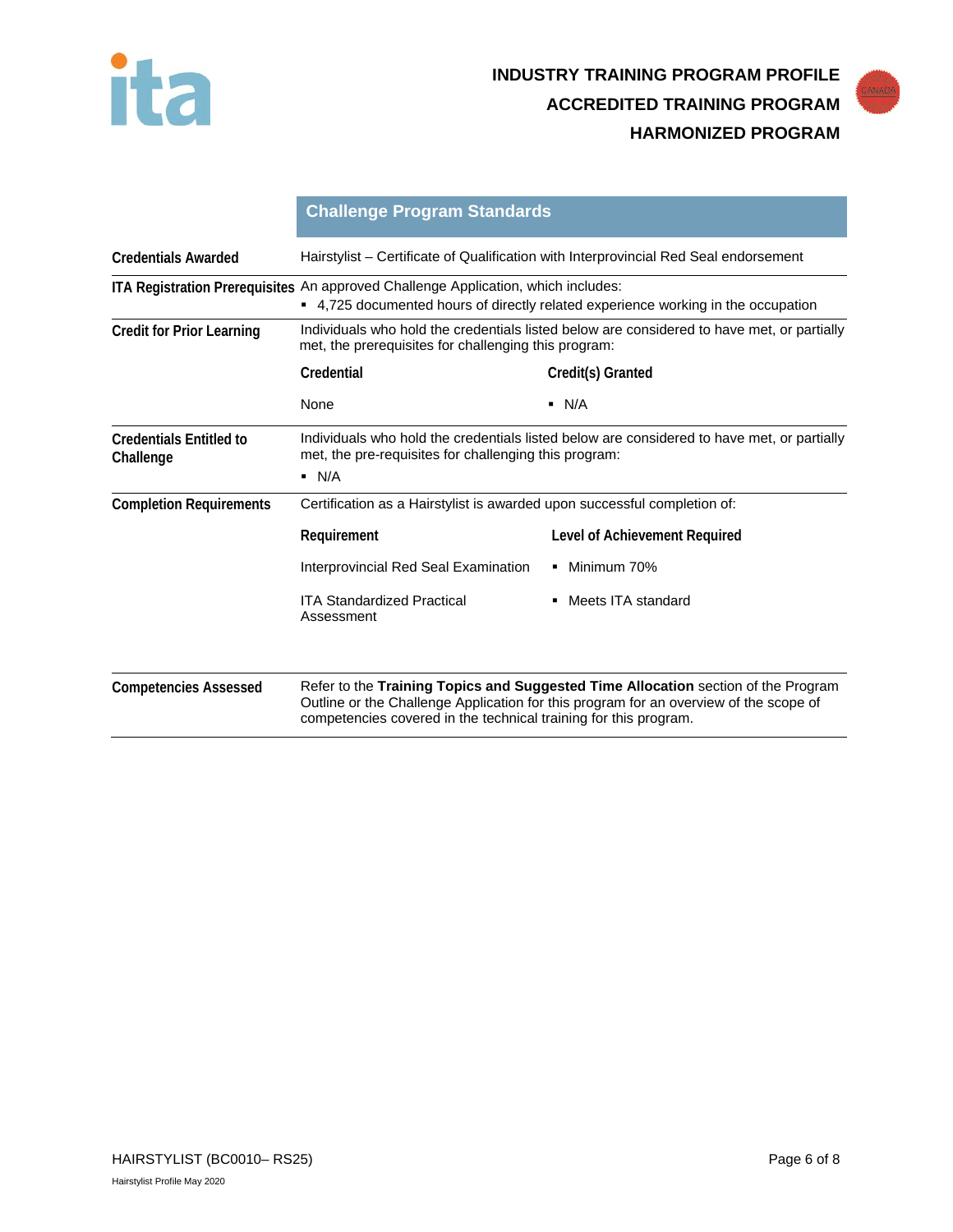



# **Foundation Program**

Refer to the Apprenticeship pathway diagram for this program to see how the Hairstylist Foundation program leads to apprenticeship in this trade.

|                                     | <b>Foundation Program Standards</b>                                                                                                                                                                                                              |                                                                                                                                                        |  |  |
|-------------------------------------|--------------------------------------------------------------------------------------------------------------------------------------------------------------------------------------------------------------------------------------------------|--------------------------------------------------------------------------------------------------------------------------------------------------------|--|--|
| <b>Credentials Awarded</b>          | Hairstylist- Certificate of Completion                                                                                                                                                                                                           |                                                                                                                                                        |  |  |
| <b>Enrollment Prerequisites</b>     | Contact training provider. Prerequisites vary between training providers.                                                                                                                                                                        |                                                                                                                                                        |  |  |
| <b>Completion Requirements</b>      | A Certificate of Completion in this program is awarded upon successful completion of:                                                                                                                                                            |                                                                                                                                                        |  |  |
|                                     | Requirement                                                                                                                                                                                                                                      | Level of Achievement Required                                                                                                                          |  |  |
|                                     | Technical Training and ITA Standard<br>Level Exam                                                                                                                                                                                                | Minimum 70% in technical training, including<br>٠<br><b>ITA Standard Level Exam</b>                                                                    |  |  |
|                                     | <b>Work-Based Practicum</b>                                                                                                                                                                                                                      | Declared competent with a practicum of 300<br>Е<br>WBT hours to be completed in the workplace<br>or in a supervised simulated workplace<br>environment |  |  |
| <b>Program Duration</b>             | Duration varies depending on how training is delivered, but the program generally takes<br>33 weeks to complete, assuming 30 hours in school per week.                                                                                           |                                                                                                                                                        |  |  |
| <b>Credit toward Apprenticeship</b> | Individuals who complete the Hairstylist Foundation program will receive the following<br>credit toward completion of the Hairstylist apprenticeship program:<br><b>Technical Training: Level 1</b><br>٠<br>Work-Based Training: 1290 hours<br>٠ |                                                                                                                                                        |  |  |